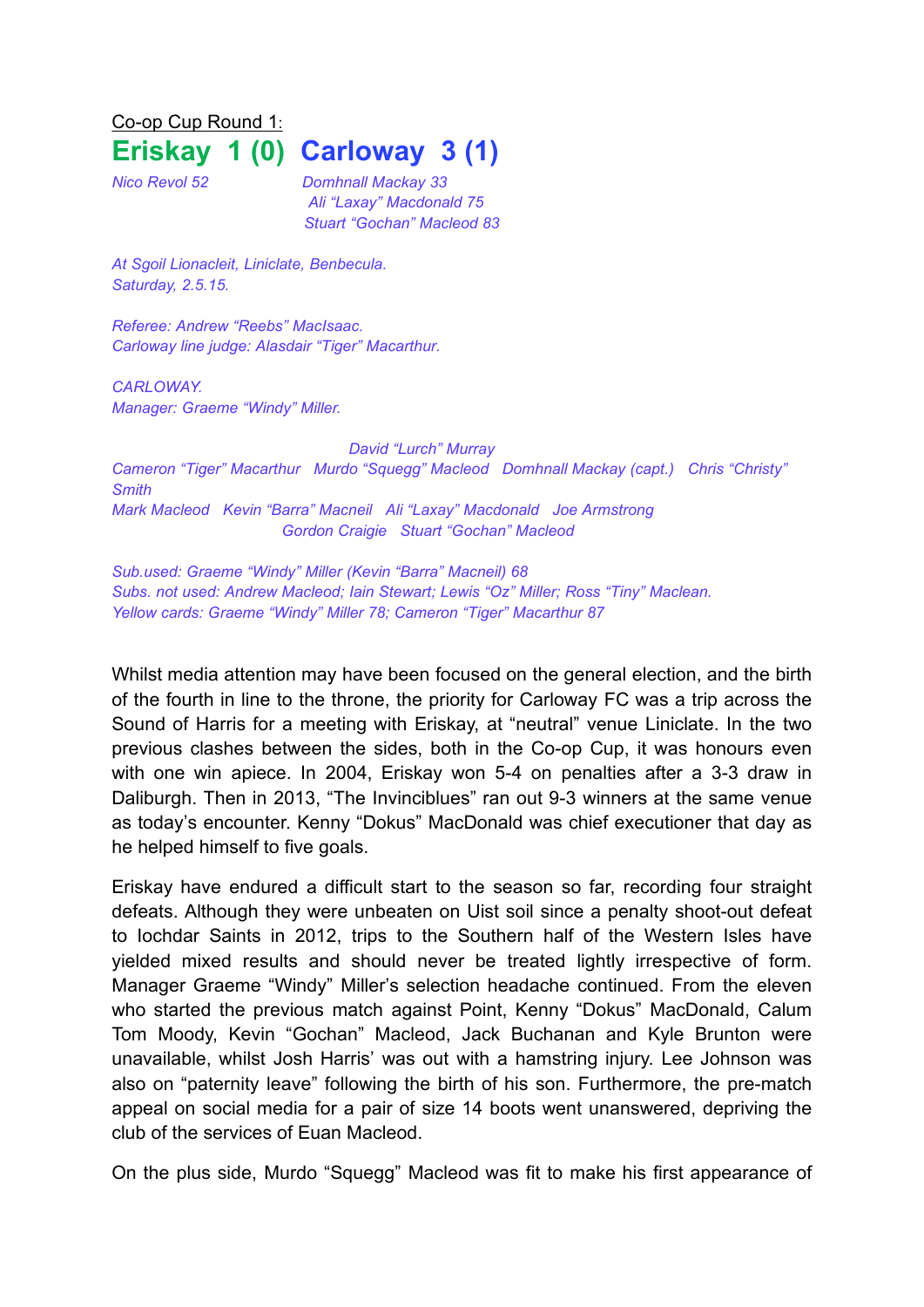the season following injury. Mark Macleod and Kevin "Barra" Macneil were also available whilst Chris "Christy" Smith and Stuart "Gochan" Macleod were promoted from the bench. David "Lurch" Murray was handed his debut in goal. "Squegg" partnered skipper Domhnall Mackay at the heart of the defence with full backs "Tiger" and "Christy." Kevin "Barra" Macneil and Ali "Laxay" MacDonald made up the engine room and width and pace provided by Mark Macleod and Joe Armstrong. Gordon Craigie, the club's all time leading goal scorer was handed a rare opportunity to add to his tally as he spearheaded the attack with Stuart "Gochan" Macleod.

The bull pen of Andrew Macleod, Iain Stewart, Lewis "Oz" Miller and Ross "Tiny" Maclean was youthful and inexperienced, with a total of 5 club appearances between them (all by "Tiny") so the manager also listed himself in case of emergencies.

It was a dry and bright day, although there was a stiff breeze blowing diagonally across the pitch. Carloway kicked towards the "DI" in the first half. Despite their poor start to the season Eriskay appeared the more settled in the opening stages and they looked to catch Carloway cold. They were always looking to play in the diminutive young forward Dominic Macaulay, appropriately handed the No. 10 jersey. What he lacked in height was more than counteracted by his skill and endeavour. Reputation counted for little as he gave the Carloway defence no rest.

Eriskay created a couple of half-chances and "Lurch" had to beat away a snapshot from their Argentinean No. 9 Nico Revol. Carloway's tentative opening may have been understandable given the changes in personnel and position as well as the influence of the wind. The Blues were struggling to provide service to the front pairing, although Mark Macleod did have a good break down the right to the bye line and cut the ball back, but there were no takers.

After a scrappy and even half hour, with few clear cut chances, the game swung towards Carloway as they broke the deadlock in the 33<sup>rd</sup> minute. Murdo "Squegg" delivered a delightful free kick from wide on the Carloway right just inside the Eriskay half. Domhnall Mackay found space around eight yards from goal and rose unchallenged to head the ball into the net high to the keeper's right **(0-1)**.

Eriskay had an opportunity to equalise almost immediately, and "Lurch" came off his line smartly to block an opportunity from Eriskay's No. 5 as he was about to shoot. Kevin "Barra" Macneil also burst forward down the inside left channel, but as he reached the Eriskay box, he couldn't direct his shot on target with his weaker foot.

## **Half-Time: Eriskay 0 Carloway 1**

At the break, the small band of Blues supporters was pleased that the team had managed to get their noses in front, although it was a slender lead and there was little to choose between the sides. The opening spell in the second half was always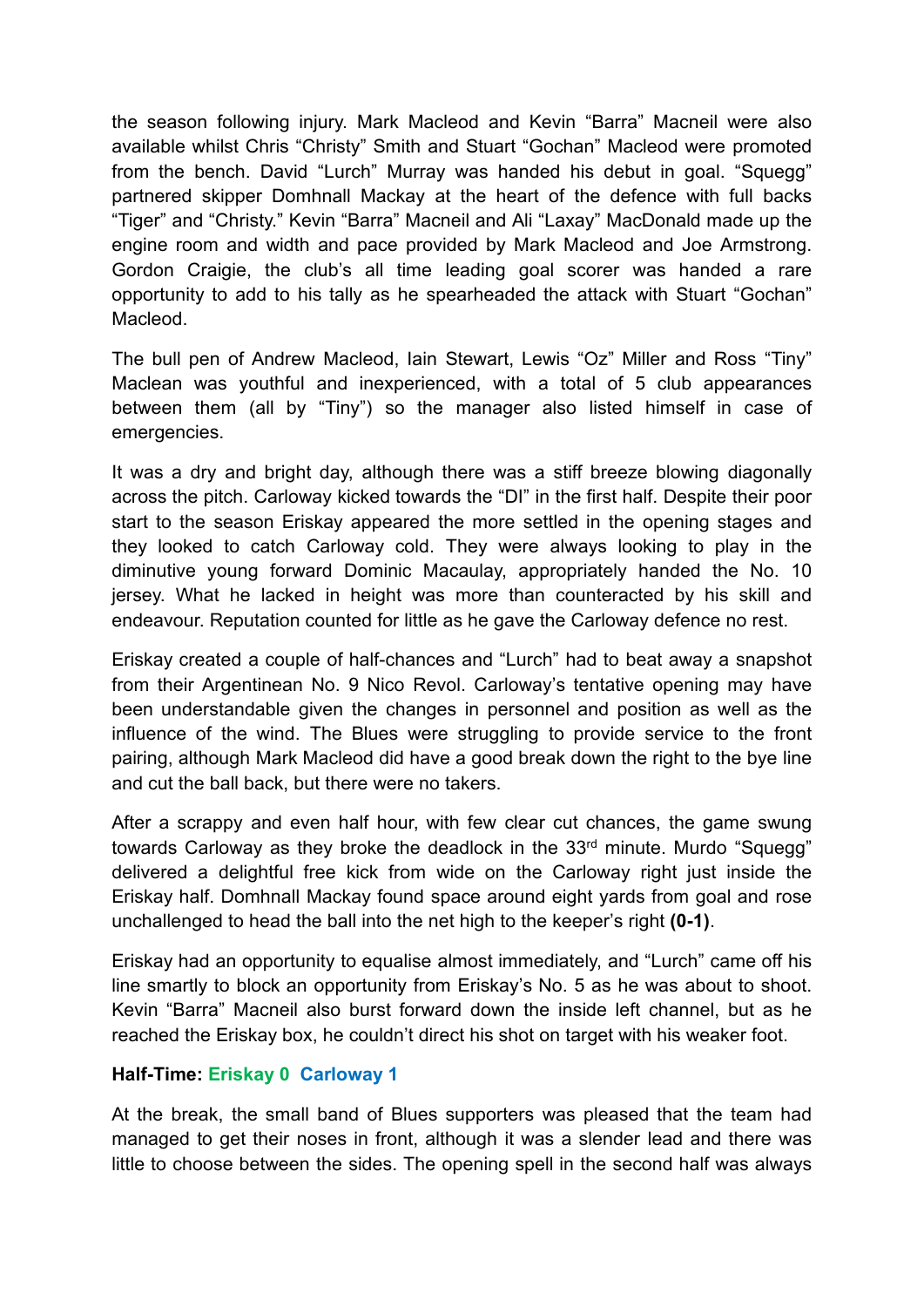going to be crucial and so it proved.

In the second 45, Carloway were now playing towards the wind turbine. Whether it was the motion of the turbine, or the words of their manager ringing in their ears, Eriskay came out strongly as they sought to restore parity. After a couple of early scares, they duly did so on 52 minutes, Nico Revol stroking home from close range, apparently with the aid of a deflection **(1-1)**.

It was all to play for now. For the next ten minutes, Eriskay looked the more likely side and David "Lurch" Murray spread himself well to block another close range effort from Eriskay's Revol.

Gradually Carloway reasserted themselves and became more of an attacking threat. Mark Macleod in particular was taking up good positions wide right and providing a threat down the Carloway right. With the game finely balanced, Carloway were forced to make a change in the  $68<sup>th</sup>$  minute after Kevin "Barra" Macneil received a foot knock and couldn't continue. "Windy" decided there was nothing else for it but to introduce himself to the fray. This decision was soon vindicated as he shored up the midfield and added more bite to the side.

With 15 minutes left to play, Carloway regained the lead after a ball played in from the right reached Ali "Laxay" MacDonald around 12 yards from goal. His initial strike was blocked and he calmly tucked the ball into the net at the second attempt for his first goal for the club **(1-2)**.

The goal gave Carloway something to hold on to, and although they battled gamely Eriskay struggled to break down the increasingly effective defensive shield. The game was over as a contest in the 83<sup>rd</sup> minute. Cameron "Tiger" Macarthur received the ball deep in his own half and marauded forward to the edge of the Eriskay box. His effort at goal was charged down but eventually fell to Stuart "Gochan" Macleod, whose shot through a covering defender appeared to deceive the keeper and trundled into the net, much to his delight and to ensure Carloway's progression to the second round **(1-3)**.

Miller earned himself a caution after a strong challenge, before Eriskay had one last chance with a free kick just outside the box, which earned "Tiger" a yellow card. However, their profligacy with all previous dead ball opportunities presented to them was exemplified with an effort which sailed high and wide.

## **Full-Time: Eriskay 1 Carloway 3**

Manager Graeme "Windy" Miller and his players will be delighted with the outcome of this match. Some observers may suggest that Eriskay may not provide the sternest of tests, however this was a keenly contested match which could have gone either way and required much industry and determination to achieve the desired result.